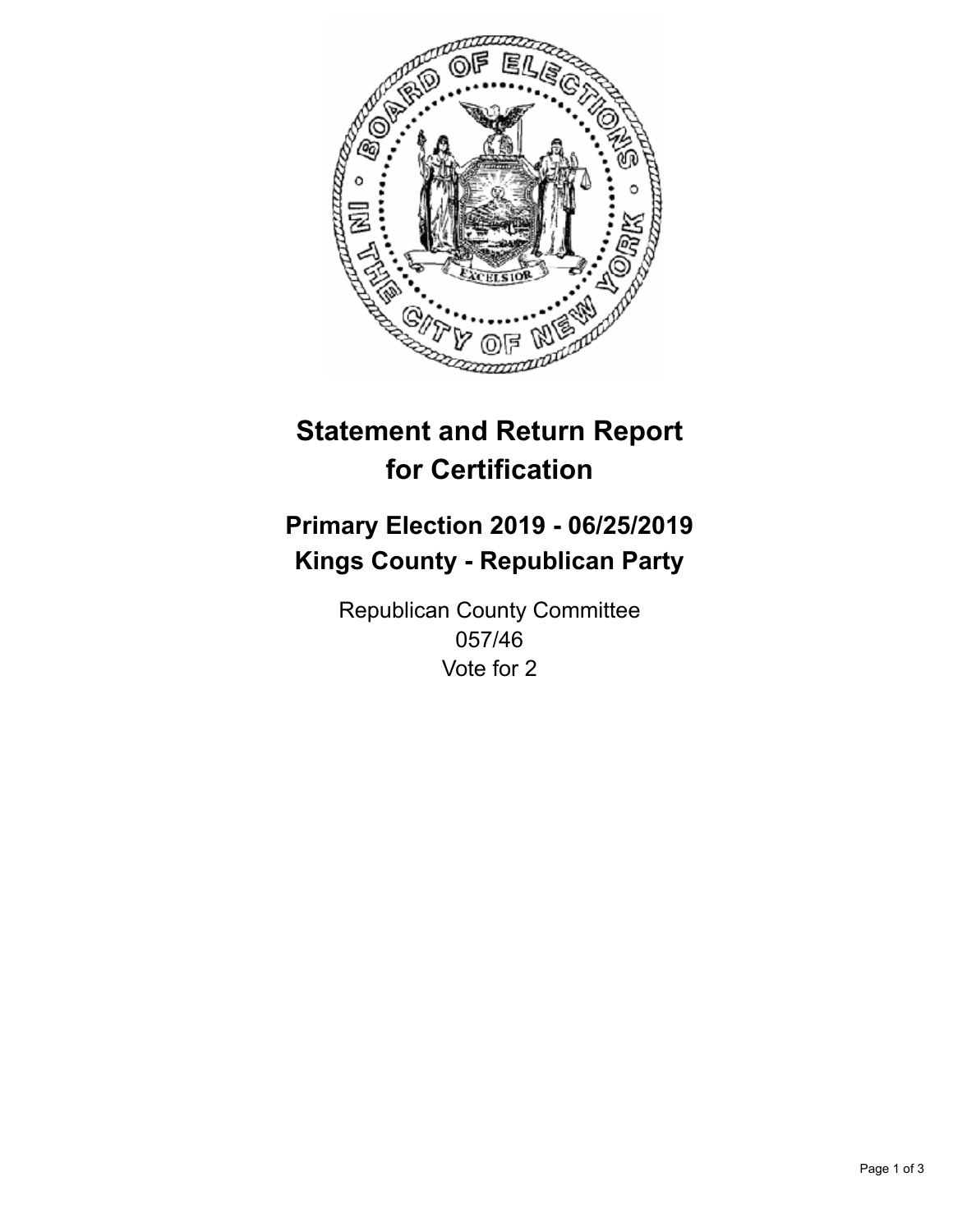

## **Assembly District 46**

| <b>PUBLIC COUNTER</b>                                    | 14 |
|----------------------------------------------------------|----|
| <b>MANUALLY COUNTED EMERGENCY</b>                        | 0  |
| ABSENTEE / MILITARY                                      |    |
| AFFIDAVIT                                                | 0  |
| <b>Total Ballots</b>                                     | 15 |
| Less - Inapplicable Federal/Special Presidential Ballots | 0  |
| <b>Total Applicable Ballots</b>                          | 15 |
| <b>PAULA ESPOSITO</b>                                    | 8  |
| <b>VITO LABELLA</b>                                      | 5  |
| <b>KATHERINE SHAMOUN</b>                                 | 5  |
| ANTOINETTE SHAMOUN                                       | 5  |
| <b>Total Votes</b>                                       | 23 |
| Unrecorded                                               |    |